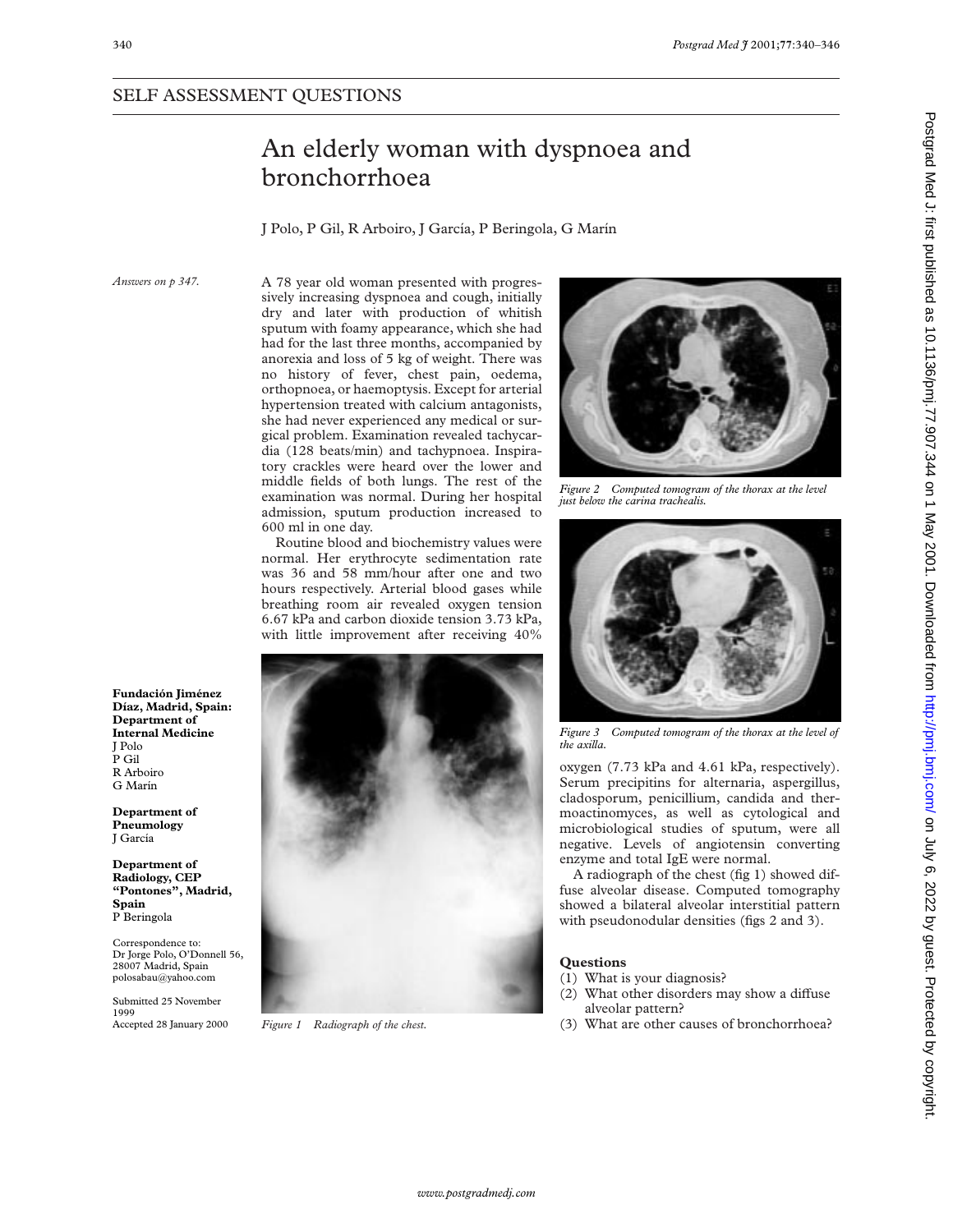## Unexplained weight loss and a palpable abdominal mass in a middle aged woman

### N D Hawkes, G A O Thomas

*Answers on p 348.*

**Department of Gastroenterology, University Hospital of Wales, Heath Park, CardiV CF14 4XN, UK**

N D Hawkes G A O Thomas Correspondence to: Dr Thomas

Submitted 22 June 2000 Accepted 20 September 2000 A 52 year old woman presented to the gastroenterology department with a six month history of unexplained weight loss of 2 stone (12.7 kg). She had experienced intermittent abdominal cramplike pains but was otherwise well. In particular, there had been no alteration to her bowel habit and no rectal bleeding. Her appetite had been normal. She denied any systemic symptoms such as fatigue or night sweats. She was born in the UK, and had not travelled abroad, however her father had originated from the Yemen. Her brother had suffered bony tuberculosis 30 years previously but she had not had previous documented infection.

Three months before review she had been seen in another department for unexplained weight loss. Routine blood tests and a chest radiograph were normal. A barium meal examination showed an 8 cm, non-distensible narrowing in the upper oesophagus but a follow up endoscopy was normal. Because of ongoing weight loss she was referred to the gastroenterology department.

Apart from a thin appearance (weight 40.4 kg), general, cardiovascular, and respiratory examinations were normal. On abdominal examination a firm, non-tender, fixed mass was palpable in the right iliac fossa. Rectal examination and a rigid sigmoidoscopy were normal.

Initial investigations revealed an iron deficiency anaemia (haemoglobin concentration 104 g/l, mean corpuscular volume 79.2 fl, mean corpuscular haemoglobin 24.9 pg, ferritin 12.0  $\mu$ g/l), total leucocyte count 6.79  $\times$  10<sup>9</sup>/l, platelets  $413 \times 10^{9}$ /l, serum albumin 34 g/l, erythrocyte sedimentation rate 60 mm/hour, and C reactive protein 27 mg/l. Urea and electrolytes, creatinine, glucose, liver and thyroid function tests, serum B12 and folate screen, a chest radiograph, and an electrocardiogram were normal. Abdominal ultrasound demonstrated a 2 cm ill defined mass in the right iliac fossa.

To further investigate her iron deficiency anaemia, weight loss, and right iliac fossa mass a small bowel follow-through and barium enema (figs 1 and 2) were performed.

#### **Questions**

(1) What does the barium enema study (figs 1 and 2) show?



*Figure 1 Double contrast barium enema study.*



*Figure 2 Detailed view of the diseased area seen in fig 1.*

- $(2)$  What is the differential diagnosis and what test should be performed to confirm the diagnosis?
- (3) What treatment would you initiate?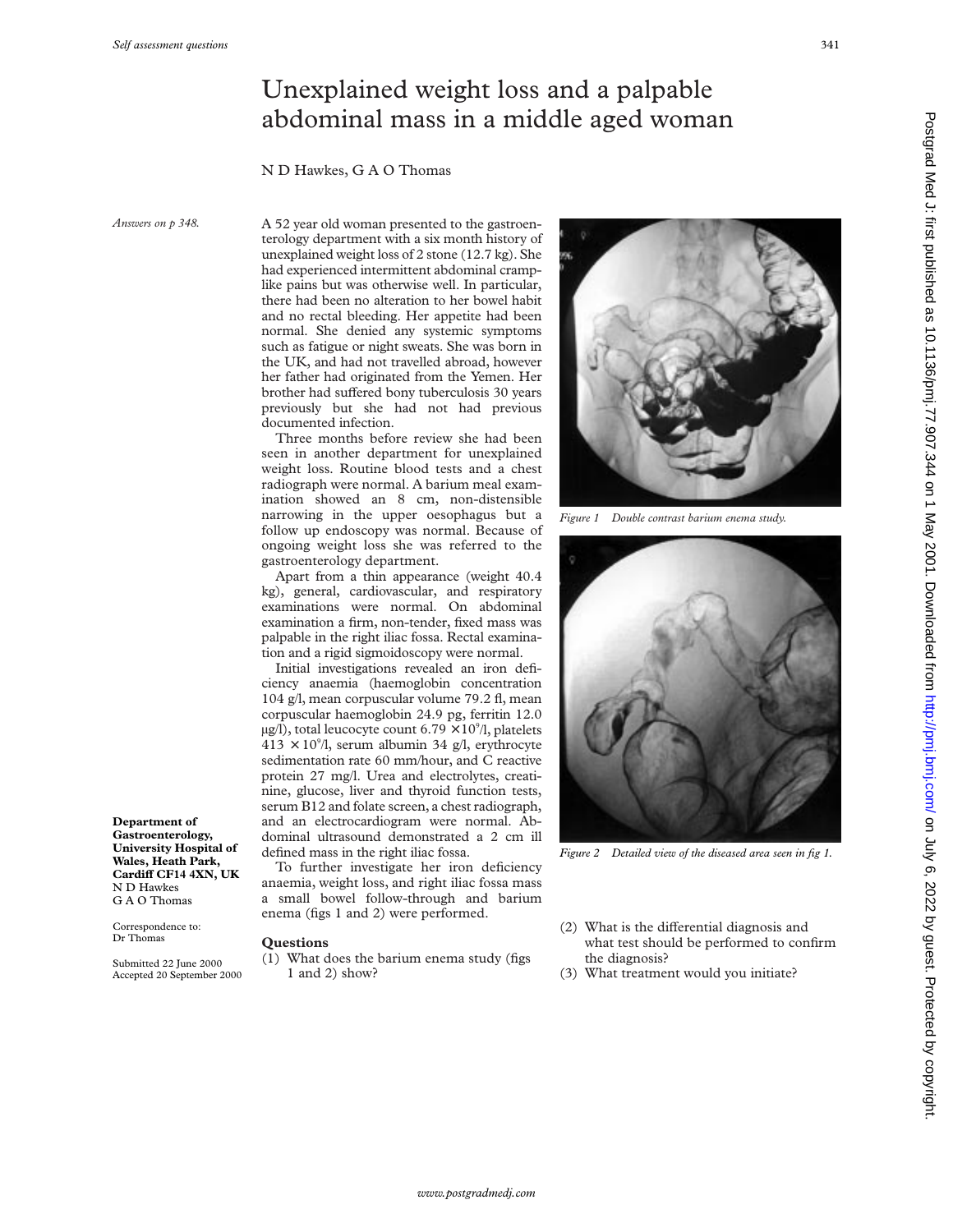### Low back pain in a child—a diagnostic dilemma

S M Gajjar, S K Srivastav, S Thakur

*Answers on p 349.*

**Department of Orthopaedics, King Edward VII Memorial Hospital and Seth G S Medical College, Parel, Mumbai, Maharashtra, India** S M Gajjar S K Srivastav S Thakur

Correspondence to: Dr Shreyash M Gajjar, 3/13 Varmanagar, Old Nagardas Road, Andheri (East), Bombay 400 069, India sgajjar@usa.net

Submitted 24 February 1999 Accepted 16 February 2000

A 4 year old boy was brought with history of low back pain of seven days' duration after a trivial fall. On examination the child had tenderness in the lower lumbar spine. There was no paraspinal swelling or spinal deformity. The spinal movements were globally restricted and there was no regional lymphadenopathy or any neurovascular deficit. Systemic examination revealed no abnormality. Plain radiographs of the spine revealed a collapse of the L3 and osteopenia of L4 vertebral body (fig 1A and B). Haematological investigations showed a haemoglobin concentration of 100 g/l, leucocyte count of  $7.2 \times 10^{9}$ /l (polymorphs 83%, lymphocytes 12%, and eosinophils 4%), and an erythrocyte sedimentation rate of 70 mm at one hour. The child did not attend follow up

for a month, but later presented with insidious onset high grade fever not responding to salicylates. On examination of the abdomen, the liver was just palpable. There was no splenomegaly; however, the cervical lymph nodes were palpable. Repeat radiographs showed collapse of D9, D11, L2, L3 vertebral bodies (fig 2A, B, and C). A haemogram showed anaemia (haemoglobin 50 g/l), leucocyte count  $12.7 \times 10^{9}$ /l (polymorphs 22%, lymphocytes 76%, eosinophils 2%).

- $(1)$  What is the differential diagnosis?
- (2) What further investigations should be performed?
- (3) What is the treatment of this condition?



*Figure 1 (A) Plain anteroposterior radiograph of the lumbosacral spine and (B) plain lateral radiograph of the lumbosacral spine.*



*Figure 2 (A) Plain AP radiograph of the dorsal and upper lumbar spine after one month, (B) plain AP radiograph of the lower dorsal and LS spine after one month, and (C) plain lateral radiograph of the dorsal and LS spine after one month.*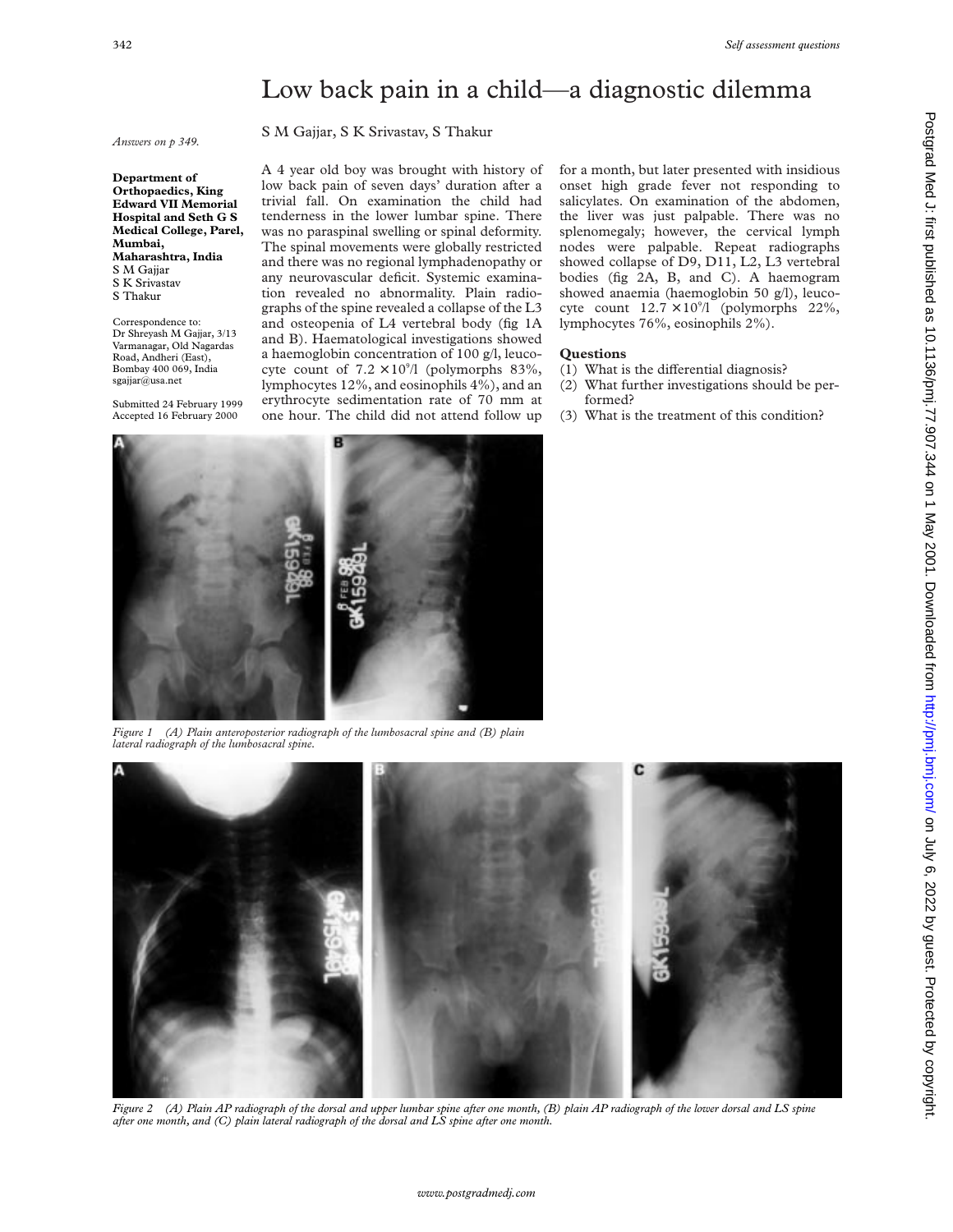### Atopy, proptosis, and nasal polyposis

### V Rupa, M Jacob, M S Mathews

*Answers on p 350.*

**Christian Medical College and Hospital, Vellore, India: Department of Ear, Nose, and Throat** V Rupa

**Department of General Pathology** M Jacob

**Department of Microbiology** M S Mathews

Correspondence to: Dr V Rupa, Department of ENT, Christian Medical College and Hospital, Vellore-632004, India rupavedantam@hotmail.com

Submitted 4 January 2000 Accepted 28 January 2000

A 24 year old women presented with a history of increased prominence of the right eye and right sided headache of two months' duration. She had a two year history of recurrent, right sided nasal obstruction. She had undergone nasal polypectomy on two occasions previously at a local hospital. There was no history of diminution in vision, diplopia, fever, seizures, loss of consciousness, or epistaxis. She was not a diabetic, hypertensive, or asthmatic. There was a strong history of atopy.

On examination, she was found to be alert and afebrile. There was right sided proptosis. Fundoscopy and vision were normal. Nasal examination revealed multiple pale glistening polyps filling the right nasal cavity appearing to arise from the middle and superior meatus bilaterally. Computed tomography (fig 1) of the paranasal sinuses showed a hypodense mass filling the right anterior and posterior ethmoids, maxillary, frontal, and sphenoid sinuses bilaterally. The mass had eroded the floor and roof of the frontal sinus and roof of ethmoid sinus without dural invasion. The lamina papyraceae was thinned out. The mass extended into the superior part of the orbit but there was no optic nerve compression. Irregular hyperdense areas were seen within the mass.



*Figure 2 Haematoxylin and eosin stained section of allergic mucin showing eosinophilic mucin with layers of necrotic cells and fungal hyphae; there is no tissue invasion.*



*Figure 1 Computed tomography of paranasal sinuses showing hypodense soft tissue masses filling right ethmoid and maxillary sinuses and expanding right ethmoid sinuses with thinning of lamina papyraceae and erosion of the roof; hyperdense areas representing allergic mucin are seen within the mass.*

Blood tests results were normal except for eosinophilia (13%). The patient underwent excision of the nasal mass via a lateral rhinotomy approach using a Lynch-Howarth incision. This approach was preferred over an endoscopic approach because of better access to the frontal sinus. Operative findings included the presence of multiple polyps interspersed with clumps of blackish-brown material with a peanut butter-like consistency (allergic mucin) filling the ethmoid and sphenoid sinuses bilaterally. The excised specimen was sent for histopathology and fungal culture. The histopathological appearance was diagnostic (fig 2). Aspergillus flavus was isolated on fungal culture. Postoperatively, she had complete resolution of proptosis, nasal obstruction, and headache.

- (1) What is the diagnosis?
- (2) What is allergic mucin?
- (3) What is the pathophysiology of the disease?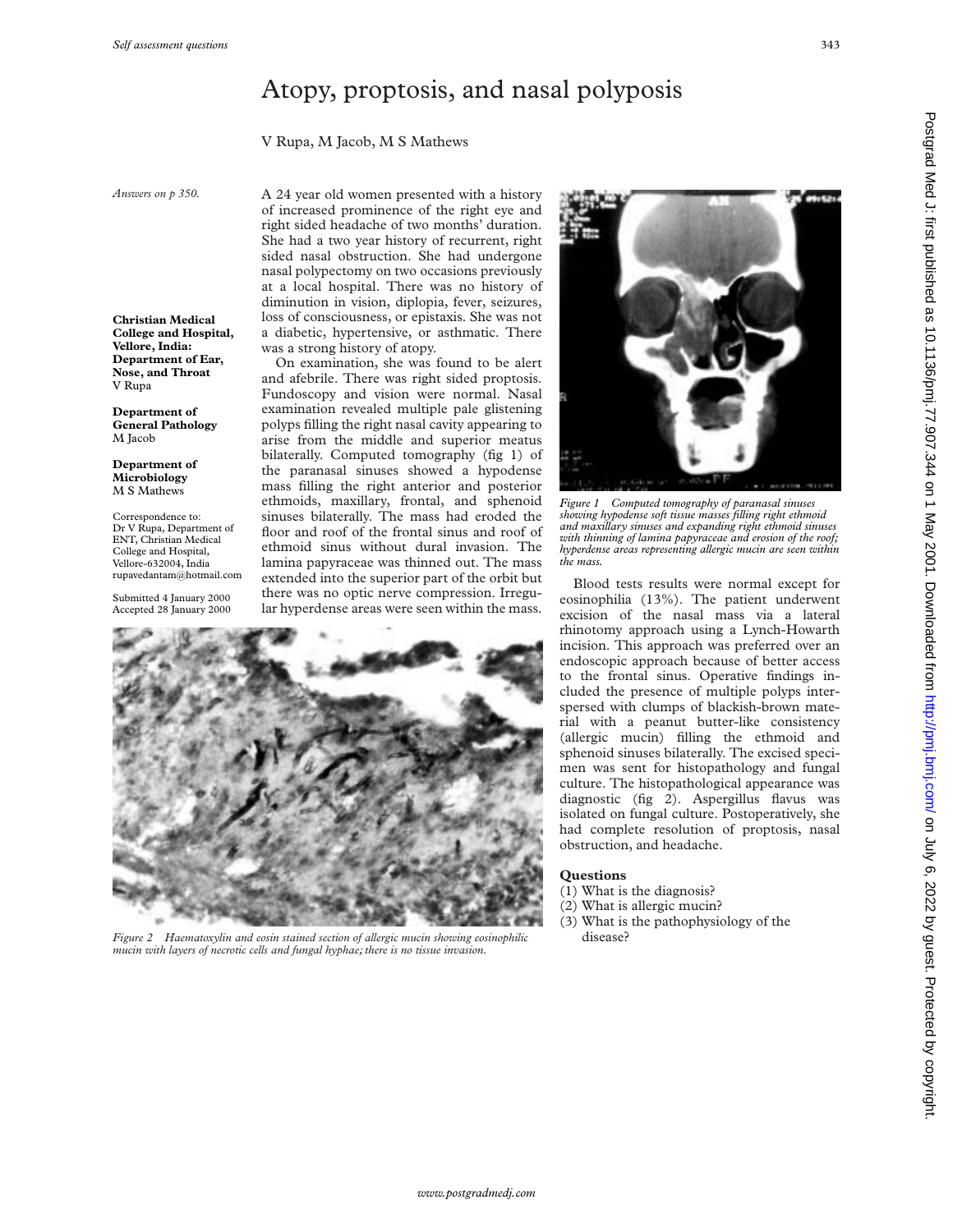### Recurrent syncope

### R J R Mansfield, R D Thomas

*Answers on p 352.*

A 31 year old man was admitted with recurrent syncope.

#### **Questions**

- (1) Describe the abnormal features on his 12 lead electrocardiogram (fig 1).
- (2) What is the diagnosis and what are the causes of this condition?
- (3) What classical arrhythmia is associated with this condition?
- (4) How would you treat this man?



**Cardiac Centre, Royal United Hospital, Bath, UK** R J R Mansfield R D Thomas

Correspondence to: Dr R J R Mansfield, Cardiovascular Repair and Remodelling Group, 5th Floor Sir Jules Thorn Institute, Middlesex Hospital, Mortimer Street, London W1N 8AA, UK r.mansfield@ucl.ac.uk

Submitted 10 January 2000<br>Accepted 16 February 2000

Figure 1 12 lead electrocardiogram.

25 mm/s 10 mm/mV

# Sequential occurrence within three years in a premenopausal woman of cervical, ovarian, and endometrial cancers

G P Cumming, G V Narayansingh, D E Parkin, N Haites

*Answers on p 353.*

**Aberdeen Royal Hospitals, Aberdeen Maternity Hospital, Cornhill Road, Aberdeen, UK**

G P Cumming G V Narayansingh D E Parkin N Haites

Correspondence to: Dr G P Cumming, 2 Reidhaven Street, Elgin IV30 1QG, Scotland, UK grant.cumming@arh.grampian. scot.nhs.uk

Submitted 5 January 2000 Accepted 10 February 2000 A 36 year old women (para  $0 + 1$ ) was referred to the colposcopy clinic in August 1995 after a routine cervical smear had shown severe dyskaryosis. Her previous smears had been unremarkable and she had no risk factors for developing cervical abnormalities. She suffered from ulcerative colitis and two paternal uncles had developed colorectal cancer.

The colposcopic directed punch biopsy was reported as showing cervical intraepithelial neoplasia (CIN) III with an area of squamous carcinoma.

After subsequent examination under anaesthesia she was staged as having an 1B cervical carcinoma. Histologically the tumour had invaded to a depth of 1 mm and had spread laterally to 10 mm. Because of her desire to preserve fertility, she decided after extensive counselling to be treated as conservatively as possible and a cone biopsy was performed. As the tumour was close to the excision margins a repeat cone biopsy was performed to obtain more extensive tumour-free margins. Subsequent histology

was negative and follow up colposcopy was arranged.

In September 1996 she presented with abdominal discomfort. A pelvic ultrasound scan demonstrated an 8 cm left simple ovarian cyst. The serum CA 125 (a tumour marker for epithelial ovarian cancer) was normal. At surgery the cyst appeared to be benign and only a left oophorectomy was performed.

However histological examination diagnosed a clear cell variant of endometrioid carcinoma with an intact capsule. She was therefore referred to the gynaecological oncological unit for further management. A staging laparotomy was performed which included peritoneal washings, examination of all peritoneal surfaces and biopsy of right ovary, an infracolic omentectomy, and pelvic lymphadenectomy. All specimens were reported as negative and the ovarian carcinoma was staged as an 1A.

Thereafter she was followed up in the gynaecological oncology clinic at three monthly intervals. In early 1998, at a review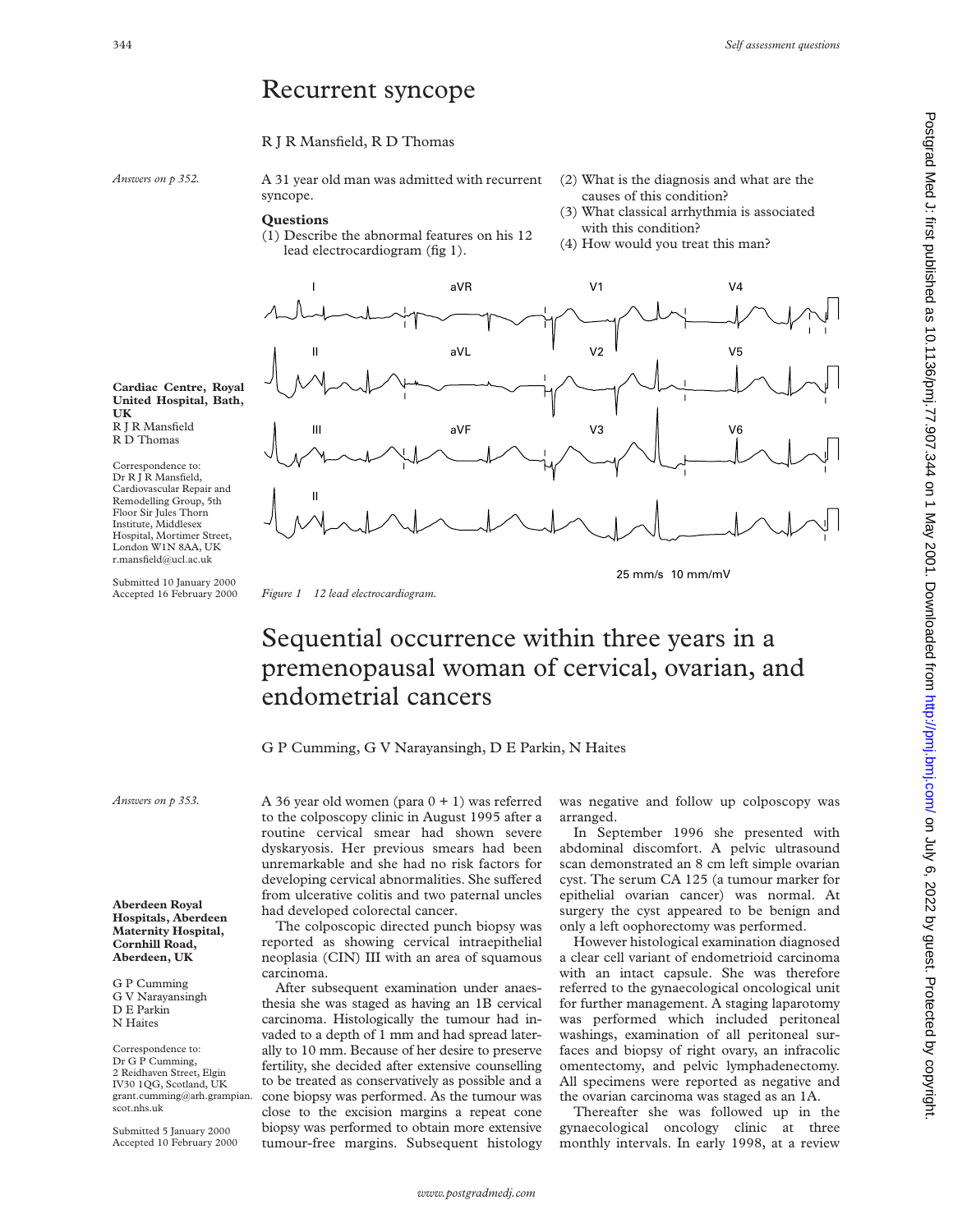appointment, she reported a new symptom of menorrhagia. As clinical examination was unremarkable and as her symptoms were tolerable, reassurance was given. However, the menorrhagia persisted and in September 1998 at the age of 38 years, an endometrial biopsy with a Pipelle de Cornier was attempted. This was unsuccessful, secondary to narrowing of the cervical canal from her previous cone biopsies. Definitive endometrial assessment in the form of hysteroscopy and dilatation and curettage was therefore performed in October 1998. At this procedure, thick suspicious currettings were obtained from a normal sized uterine cavity.

These were reported as grade 2 endometrioid adenocarcinoma. She was therefore counselled that treatment would entail a

hysterectomy and right oophorectomy with loss of childbearing potential. Two weeks later she underwent surgery and the endometrial carcinoma was staged as a 1B. This was considered by the pathologist to be a new primary after her ovarian pathology had been reviewed.

Postoperatively she made an uneventful recovery.

### **Questions**

- (1) What is the management of a 1B squamous cervical carcinoma in a patient who wishes to preserve fertility?
- (2) What are the guidelines in the investigation of menorrhagia in a women under 40 years?
- (3) What further course of management should be recommended for this patient?

# An 80 year old woman with intermittent severe vomiting

### I S Shaw, S D Hearing, C S J Probert

*Answers on p 354.*

**Bristol Royal**

**Department of Gastroenterology** I S Shaw

University Division of Medicine, Bristol Royal

c.s.j.probert@bristol.ac.uk

**Medicine** S D Hearing C S J Probert Correspondence to:

UK

An 80 year old woman presented with a two year history of vomiting, increasingly severe epigastric discomfort after eating, and 1.5 stone (10 kg) weight loss. The vomiting episodes were intermittent, with individual episodes lasting for approximately 48 hours. During these periods she was unable to tolerate food or liquid and on occasions described small amounts of "coffee ground" haematemesis. Initial investigation included a chest radiograph (fig 1).



Figure 1 Chest radiograph of patient.



*Figure 2 Further radiological investigation.*

Subsequently she went on to have a further radiological investigation (fig 2).

- (1) What does the chest radiograph show?
- (2) What investigation is shown in fig 2 and what does it demonstrate? How does this relate to the presenting complaint?
- (3) How else can this condition present?
- (4) How should this woman be managed?